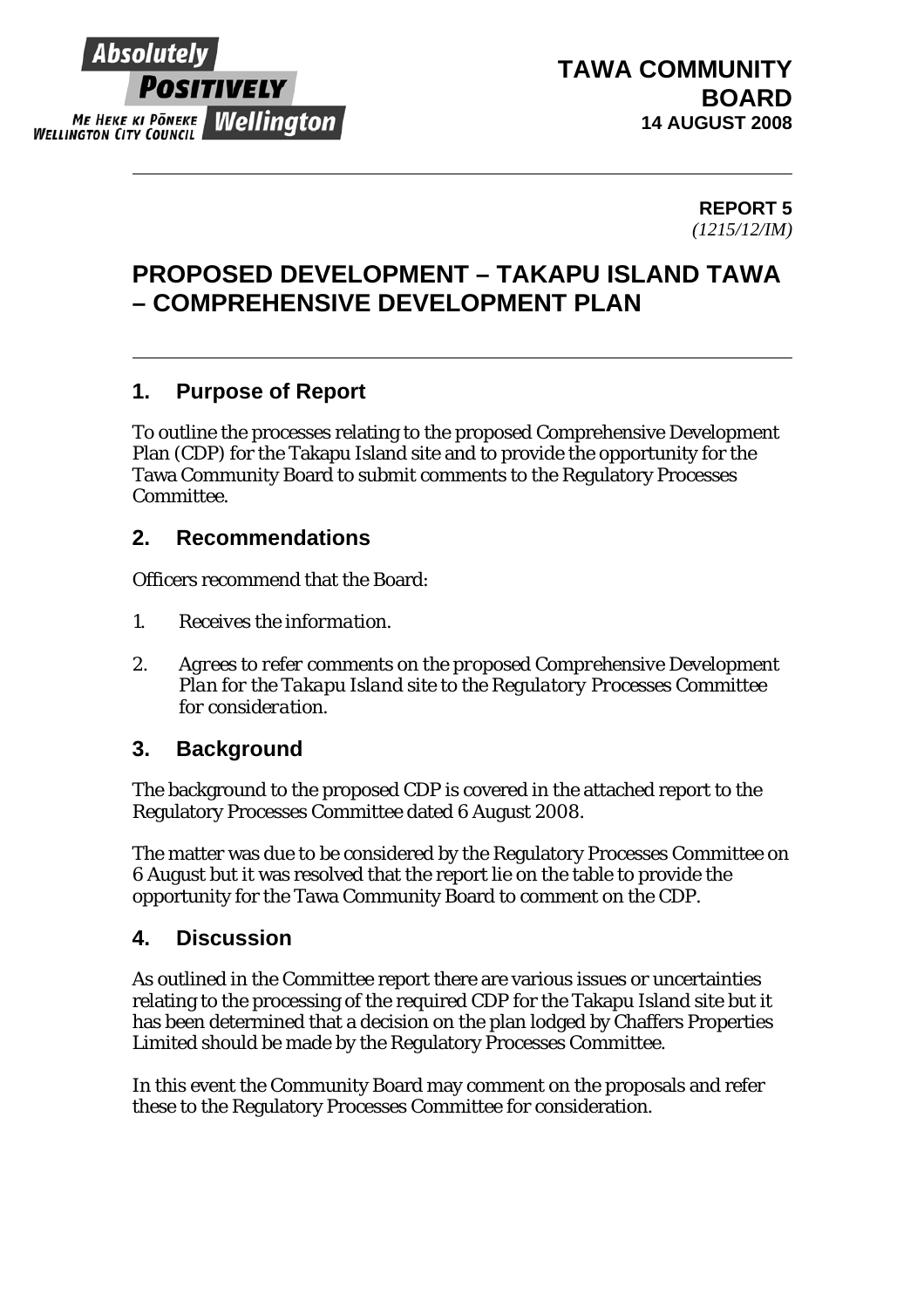The key issue stressed by the officers is that the decision on the CDP should in no way pre-empt the determination of the required resource consent for developing the site. Resource consent assessments must follow the due processes prescribed in the Resource Management Act 1991. To maintain the legitimacy of the process it has therefore been recommended that the CDP be assessed at a strategic level - i.e. the extent to which the site is to be developed in an integrated and comprehensive manner. The detailed assessment would be left to the subsequent resource consent process where the relevant evidence would be presented and properly determined.

#### **5. Conclusion**

In light of the information presented the Community Board now has the opportunity to consider the proposed CDP for the Takapu Island site and refer any comments to the Regulatory Processes Committee for consideration.

Contact Officer: *Brett McKay – Chief Planner*